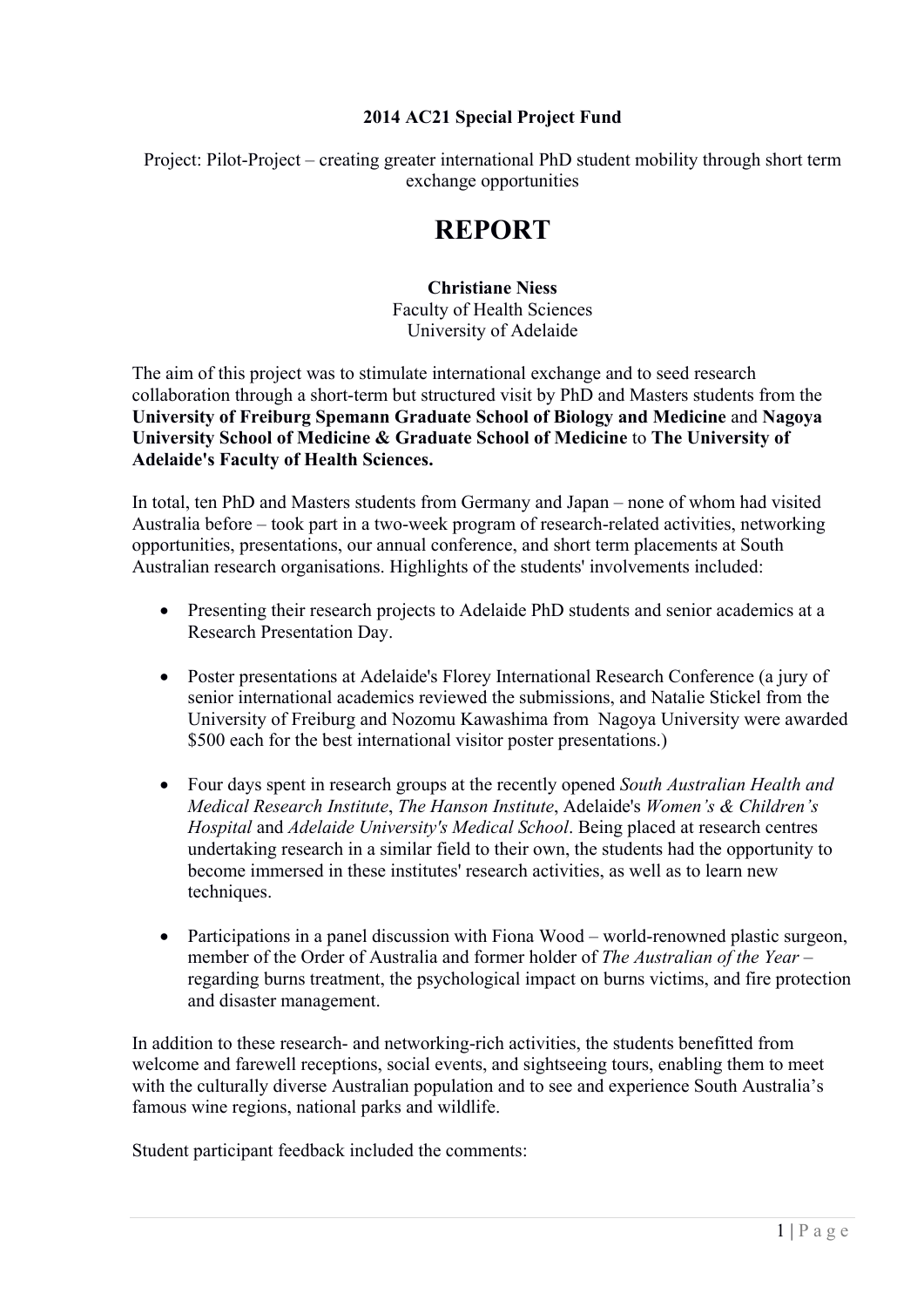- ...*really good researchers [who] have expertise in fields and techniques that we don't have in Freiburg. It is also a great working atmosphere and a beautiful city...*
- *It was a great opportunity to get in contact with many international researchers, present your research abroad and learn about ongoing research in your own field... ...can only be recommended to future students.*
- *...a unique chance to participate in a new program of exchanges which could be helpful for me to experience the working atmosphere, labs and people in Australia...*
- *...a good opportunity to meet international students, PIs and potential collaborators a chance to present my research in an international environment and to learn about research at Adelaide and Nagoya University.*
- *I did establish a lot of contacts, which will hopefully help me in my future career.*
- *A lot of interesting lab visits, talks, lectures & the conference. But also enough time to explore Adelaide and the region. The organised tours were amazing!*
- *It was a great experience... Most important to me is that I learned about how to apply for a PhD and the possibilities I have here.*
- *I definitely recommend a future visit to my colleagues...*
- *People here are friendly and there is great rapport and interaction in the labs. Also, researchers here are passionate both in their work and in enjoying their after hours...*
- *'It is a great pleasure for me to visit the University of Adelaide. There are many great scientists and interesting works here. Having collaboration with the University of Adelaide makes our scientific background even stronger. If there is a chance, I will recommend a future visit to the University of Adelaide to my friends/colleagues without hesitation*
- *There are not so many chances to visit another countries, universities or laboratories. So I strongly recommend this to my friends or colleagues. This kind of activity has many positive effects such as giving wide vision of study and communication skills.*

# **Outcome and Future**

This project has undoubtedly facilitated and stimulated contact between PhD students and researchers from the AC21 universities of Freiburg, Adelaide and Nagoya, has given PhD students valuable insights into mobility opportunities, different research and social cultures, and built bridges which will encourage and enable PhD student and academic exchange and research opportunities.

The three universities are committed to making this collaboration sustainable:

 The University of Freiburg has invited up to 15 Adelaide and Nagoya students to participate in their international conference in March 2015. Adelaide and Nagoya